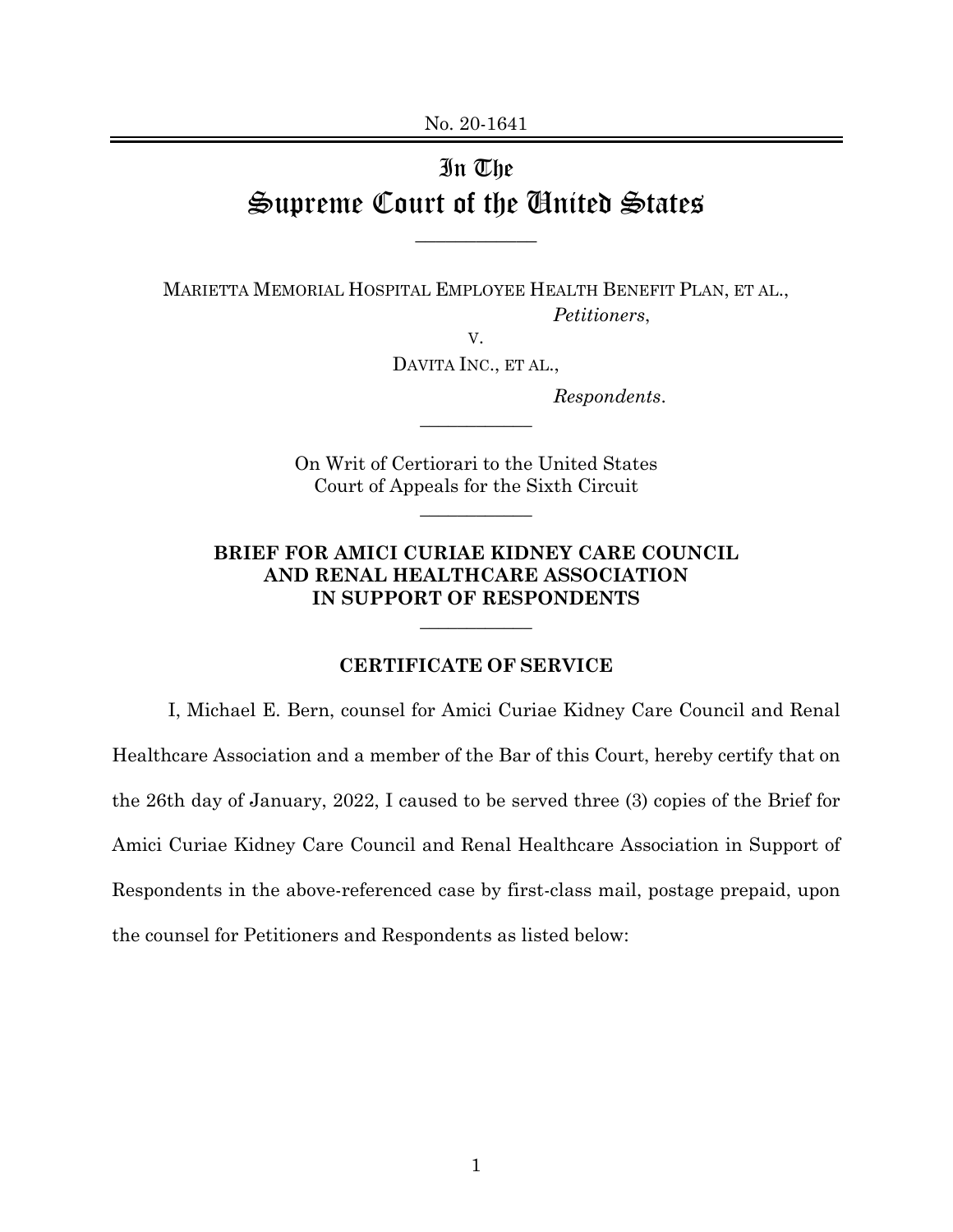John J. Kulewicz Vorys, Sater, et al. 52 East Gay Street P.O. Box 1008 Columbus, OH 43216-1008 (614) 464-5634 jjkulewicz@vorys.com

*Counsel for Petitioners* 

Seth P. Waxman Wilmer Cutler Pickering Hale and Dorr LLP 1875 Pennsylvania Ave, NW Washington, DC 20006 (202) 663-6000 Seth.Waxman@wilmerhale.com *Counsel for Respondents* 

Additionally, in accordance with Supreme Court Rule 29.3, an electronic version of the Brief for Amici Curiae Kidney Care Council and Renal Healthcare Association in Support of Respondents was transmitted to the above-listed counsel at the referenced email addresses.